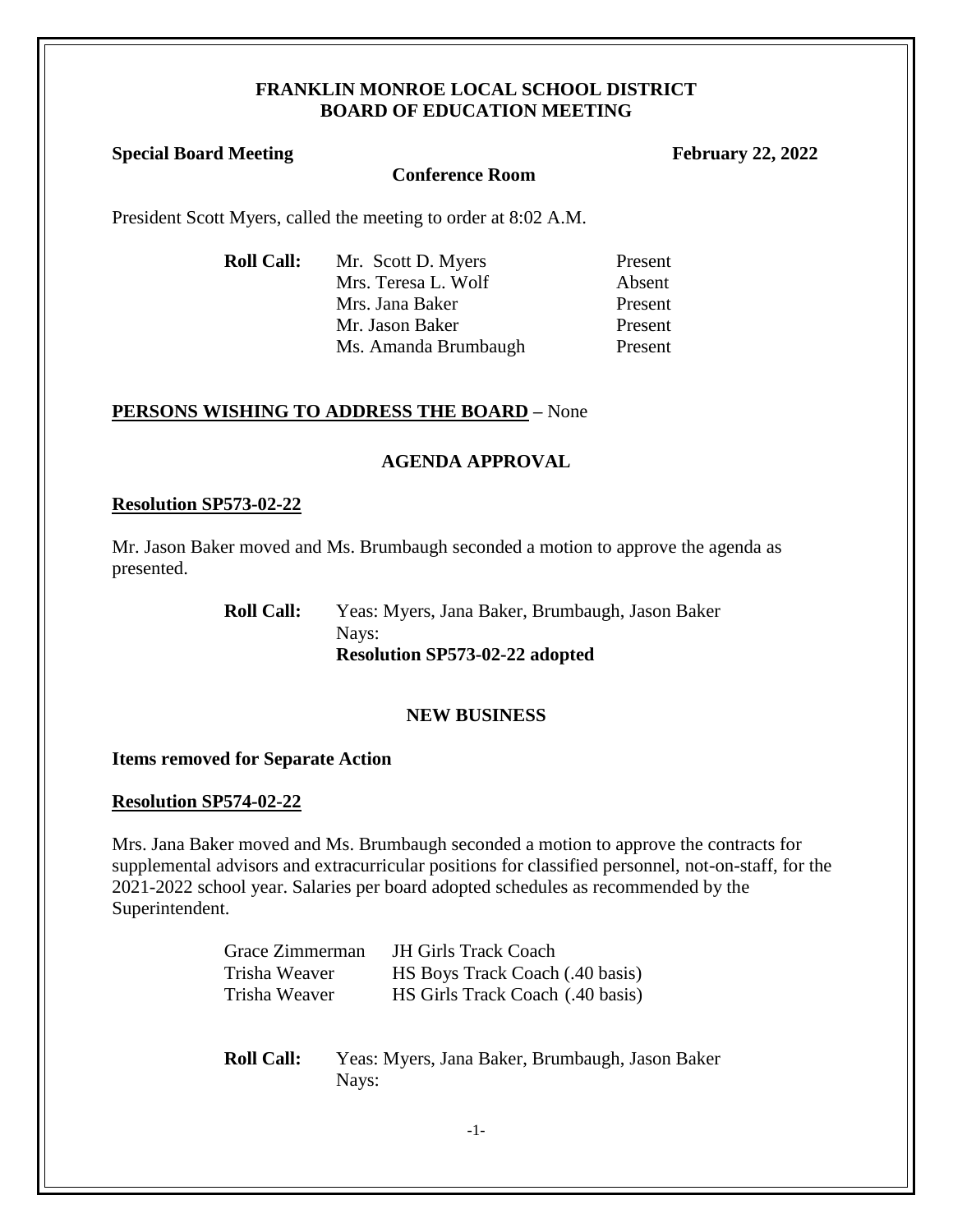## **Resolution SP574-02-22 adopted**

## **Resolution SP575-02-22**

Ms. Brumbaugh moved and Mr. Jason Baker seconded a motion to approve the following volunteer supplemental and extracurricular positions for classified, not-on-staff, personnel for the 2021-2022 school year as recommended by the Superintendent.

| Doug Morris       | <b>Volunteer Softball Coach</b>                          |
|-------------------|----------------------------------------------------------|
| <b>Roll Call:</b> | Yeas: Myers, Jana Baker, Brumbaugh, Jason Baker<br>Nays: |

## **Resolution SP575-02-22 adopted**

## **Resolution SP576-02-22**

Ms. Brumbaugh moved and Mrs. Jana Baker seconded a motion to approve the Professional Services Agreement with the Miami County Educational Service Center as recommended by the Superintendent.

| <b>Roll Call:</b> | Yeas: Myers, Jana Baker, Brumbaugh, Jason Baker |
|-------------------|-------------------------------------------------|
|                   | Nays:                                           |

### **Resolution SP576-02-22 adopted**

### **Resolution SP577-02-22**

Mrs. Jana Baker moved and Ms. Brumbaugh Baker seconded a motion to approve the following as recommended by the Superintendent.

## AUTHORIZING MEMBERSHIP IN THE OHIO PURCHASING COUNCIL OF **GOVERNMENTS**

WHEREAS, Chapter 167 of the Ohio Revised Code permits various governmental entities to form a regional council of governments to, among other things, address problems common to members of the regional council of governments; and

WHEREAS, the purpose of The Ohio Purchasing Council (the "COG") is, among others, to undertake such functions and duties as are permitted by Chapter 167 of the Ohio Revised Code, and the statutory and legal authorities of its members; and

WHEREAS, this purpose is pursued through the combined efforts of the members of the COG, and